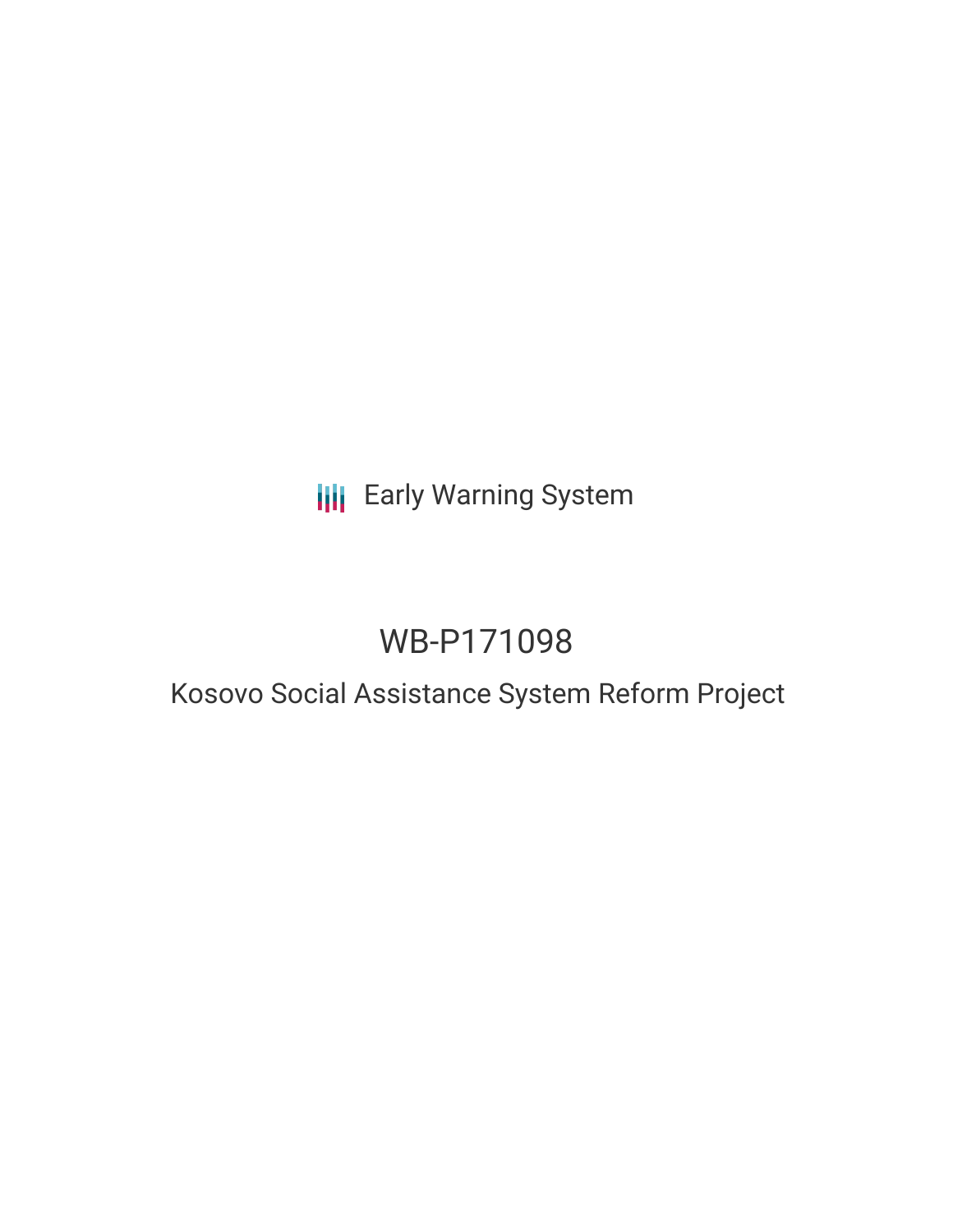

#### **Quick Facts**

| <b>Countries</b>              | Kosovo                |
|-------------------------------|-----------------------|
| <b>Financial Institutions</b> | World Bank (WB)       |
| <b>Status</b>                 | Pipeline              |
| <b>Bank Risk Rating</b>       |                       |
| <b>Borrower</b>               | Government of Kosovo  |
| <b>Sectors</b>                | Humanitarian Response |
| <b>Investment Type(s)</b>     | Loan                  |
| <b>Loan Amount (USD)</b>      | $$15.00$ million      |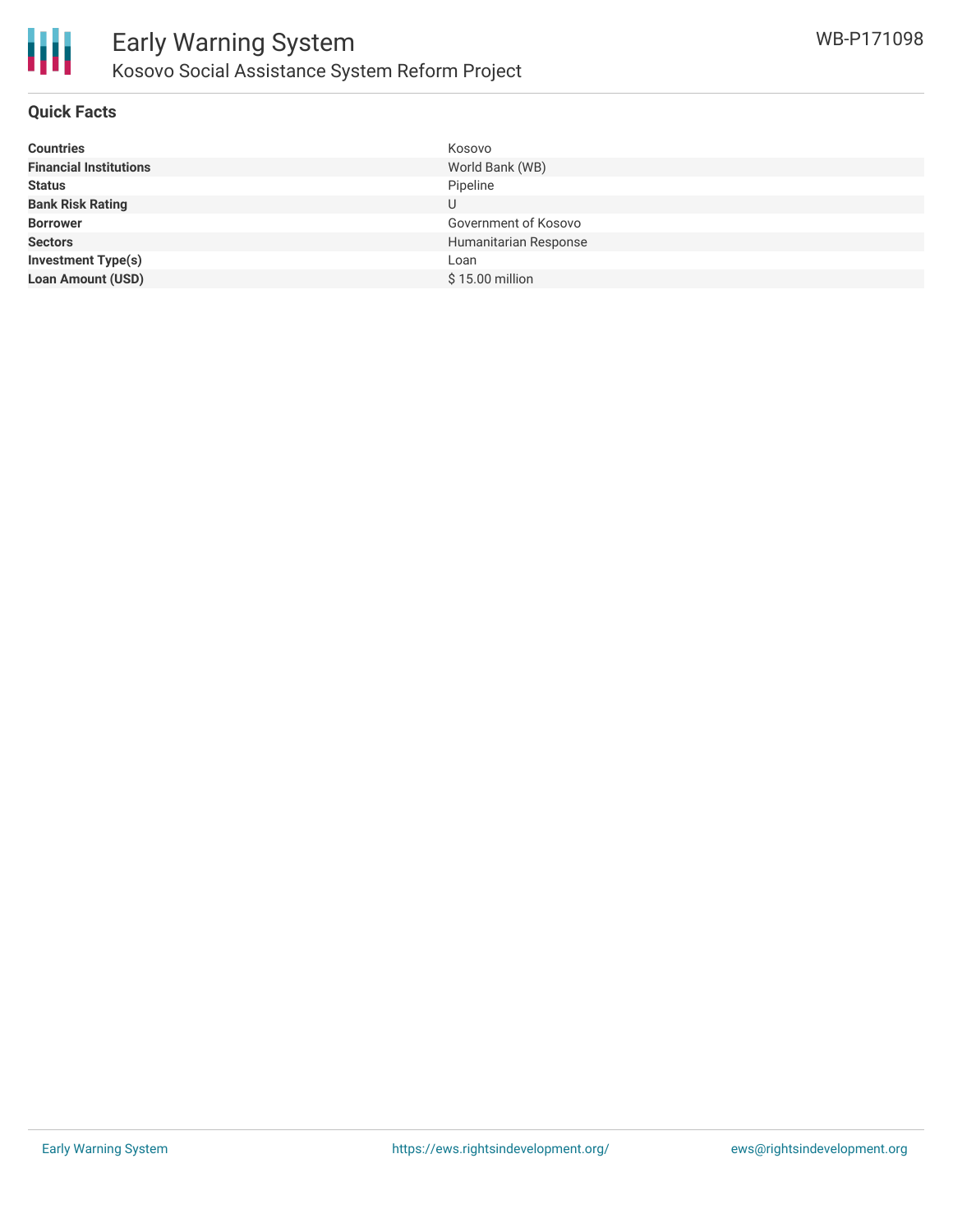

### **Project Description**

According to the bank website, the project is to improve the performance of the Social Assistance Scheme and to develop the building blocks for a social protection system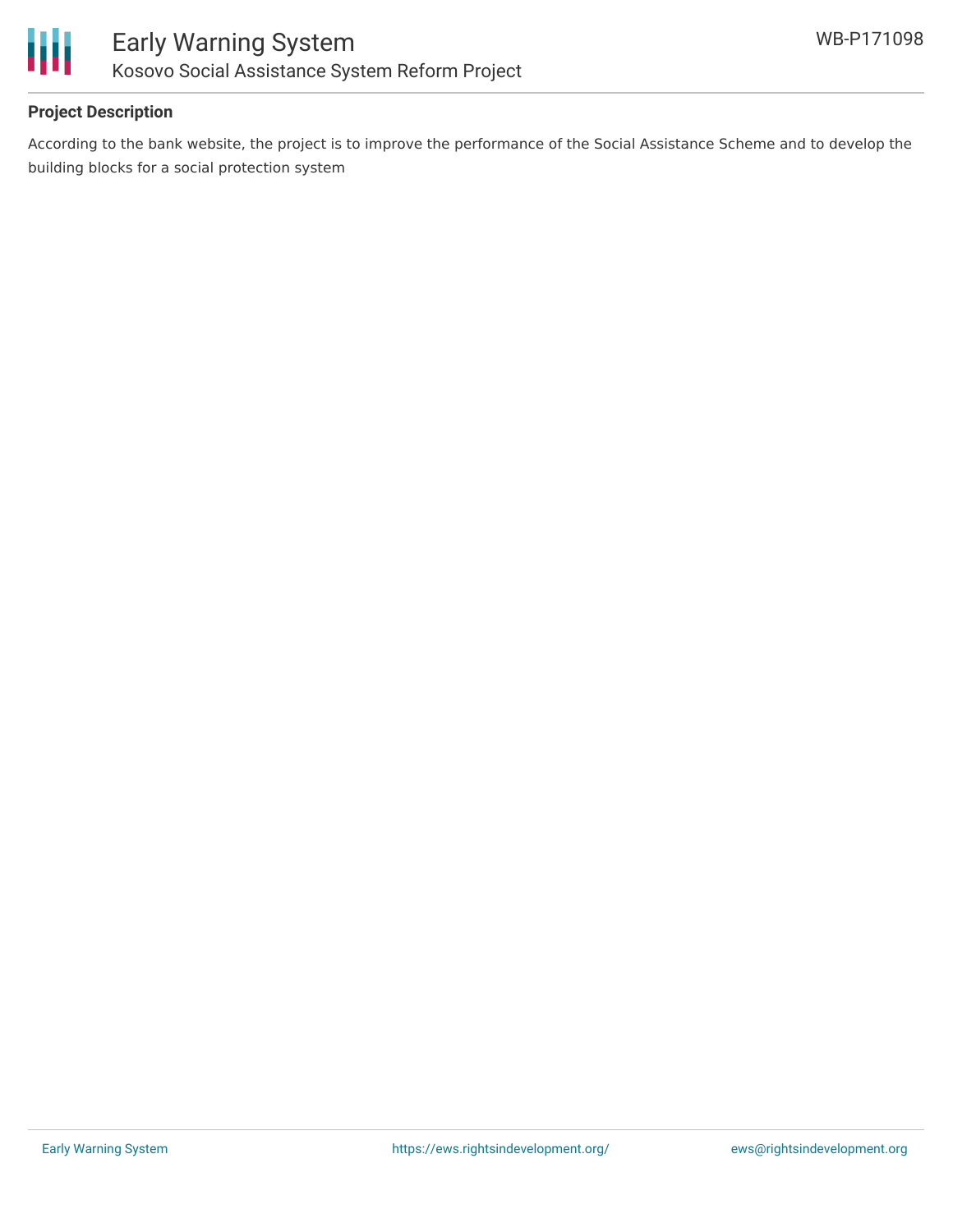

### **Investment Description**

World Bank (WB)